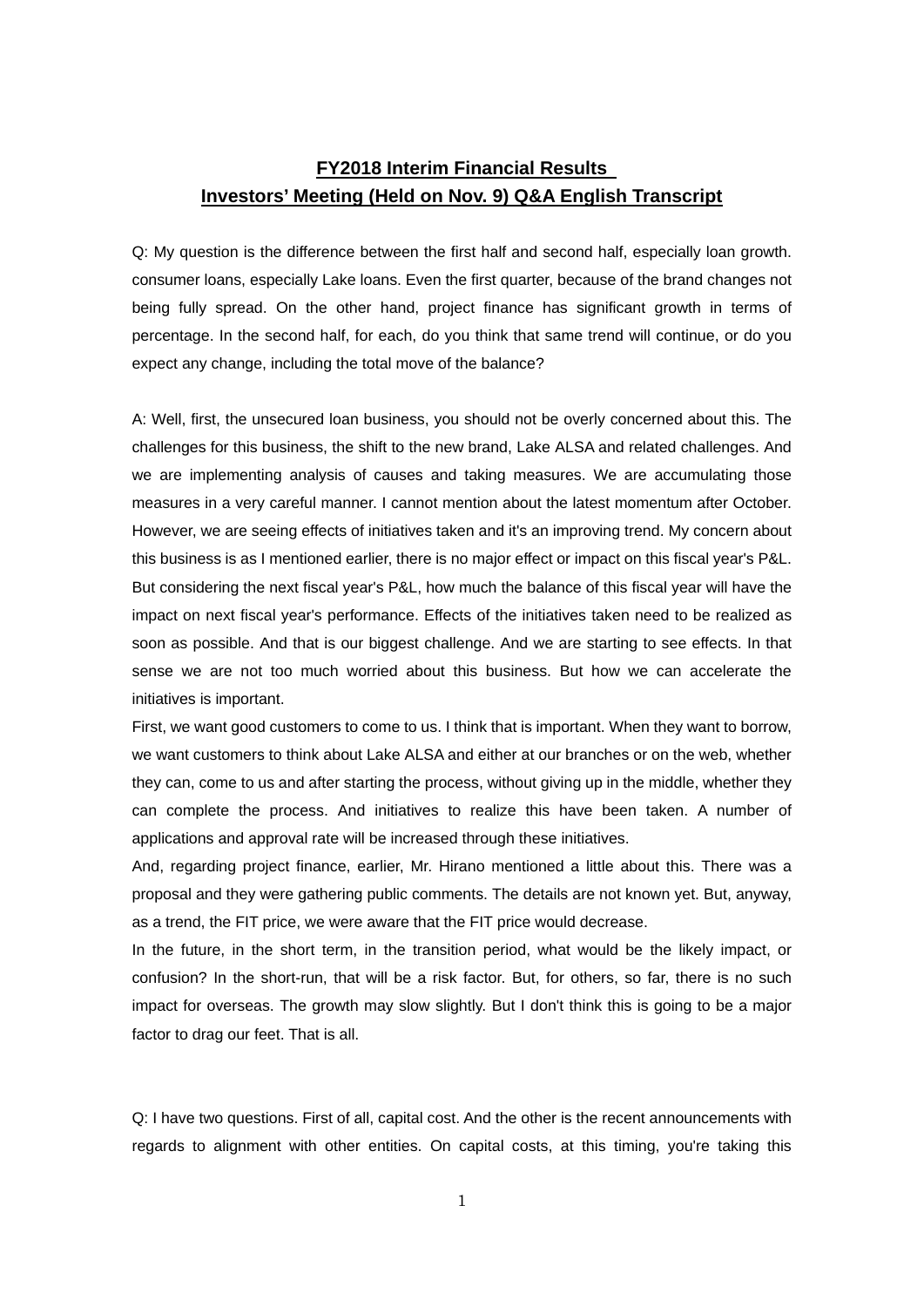questionnaire, what is the backdrop? You're asking this question and internally, what do you think is the appropriate level of capital cost. To the extent possible, we would like to hear your views. That's my first point.

And secondly, on press releases on alignments, in the most recent months, you've been quite aggressive in issuing press releases on new business areas and alignment with other entities. Mr. Kudo, at this juncture, taking into consideration such initiatives, what are your expectations with regards to alliances? Who are the partners with whom you have high hopes for alliances delivering results?

A: First of all, on capital cost, let me take that question first. In fact, today, I didn't know that we were going to ask you to fill in the questionnaire. The question was made by our IR team. But we've asked you to give your responses and I don't want my comment to sort of invite the optimum answer from you before you've written in your response. But capital cost is a natural question that investors ask in these sessions. So, let me briefly explain to you how we view this matter. Think of this as a parameter and there's a range. In the corporate governance code, it says you have to be accurate. But precision is very difficult. But, crudely speaking, I think it's somewhere between 8% and 10%. And also, ROE is hovering around 6%. So, from such perspective, we probably want to have in our minds a benchmark of around 8%, as we run the bank. 8% isn't enough, of course some may say. But of course, we would very much appreciate your frank feedback. So, please write the responses to the questionnaire.

On alliance, it's not that we want to cause fanfare through the press releases. Each initiative has its own meaning and what we think is most important is to find someone who already has a robust platform who would have a different perspective than ourselves. And who owns data on customers or potential customers from the different angle than the data we have. Those would be the key alliances. Especially when it comes to retail customers, this kind of strategy would apply. We are dealing with financial products and financial services and no longer are they being offered on standalone basis. We need to cooperate with major platformers because the ratio of financial services being offered via such major platform is increasing.

DoCoMo platform to be used for offering unsecured loan was announced. Frankly speaking, we are not sure to what extent that business will grow. But we place weight on this kind of initiative and partnership. By the way, to give you one other comment, the value lies in DoCoMo's platform. So, that's where the added value is, meaning that on relative basis, our value we offer, in terms of financial service, is relatively lower. And yet, this is an important project, as I said. Another point, we don't think that the services have reached a sufficient level. There are still underserved customers. We want to establish a mechanism that will provide for a similar system as the customers who are well served. And that is why we are seeking partnerships. I think we need to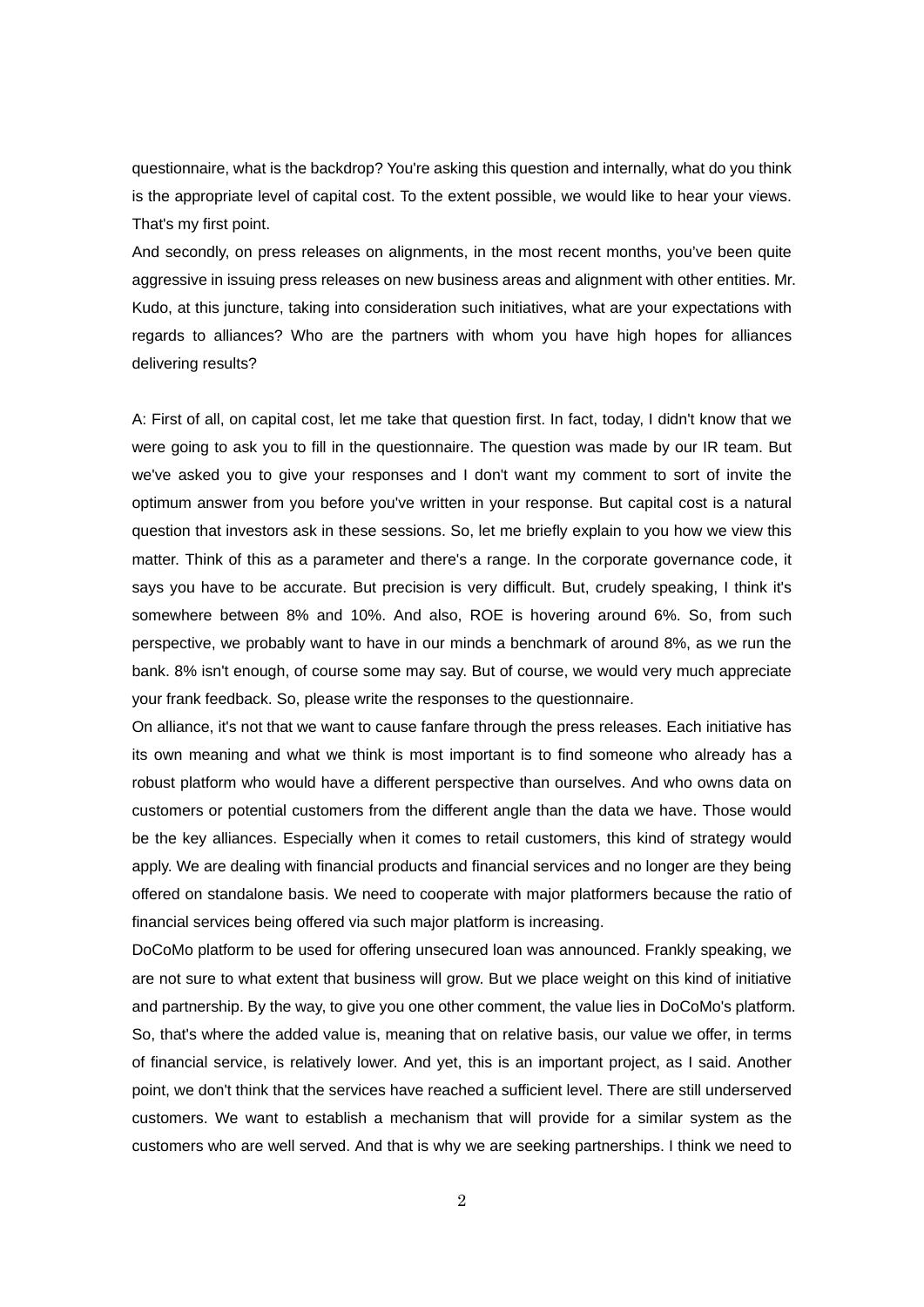look at this from both sides.

Q: I have two questions. One is about, the right-hand side of page 10, the forecast for the net credit cost. Looking at this, APLUS is on a gradual uptrend and consumer finance is flat or still on downtrend. And the structured finance is slightly on the uptrend. I think that's a fair view. And is it correct? And in total, the ratio, the net credit cost, not the credit cost itself, the net credit cost ratio, can you maintain it flat?

The second question is regarding page 20, on the left-hand side, net interest income by segment. Consumer finance and structured finance alone is 1.8 billion yen. And retail, probably this includes spread of the foreign-currency deposit and treasury through the change on the currency forward, for the currency swap. So, sustainable interest income seems to be declining. And what is the expected growth of the interest income. Currently, it's 3.4%. Should we consider that this would continue to decline?

A: Net credit cost. Consumer finance and structured finance should be considered separately. And the former, the net credit cost should be controlled as one of the drivers. Centered on Lake, unsecured loan world and overall, we consider it to be flat. But my little concern is, rather than ourselves, as a market, the customers' credit standing, there are some signs of deterioration. So, we are cautious on that. In that sense, we will control credit costs. But, as a total of the credit cycle, I think we are near the bottom. And that can be said for APLUS, as well. We don't think our number will increase. But, as a total trend of the market, we need to be cautious.

On the structured finance, for several years, the credit cost has been very low. There is no information material that this will significantly deteriorate. But, rather than this will decrease further, rather it's going to be flat, we need to look at it a little conservatively.

And regarding net interest income growth, whether the growth will slow down I was not considering so. But, if you look at the largest chunk of this chart, which is unsecured loans, it depends on the move of this portion. As you are being concerned, depend on the growth of the Lake business. This is significantly linked with the growth of the business. However, as I mentioned earlier, we have been taking a lot of initiatives. So, we need to confirm the effects of the initiatives and the growth of the business can be maintained through those initiatives.

Q: How about your retail banking and treasury? So, there is not much sustainability for these two?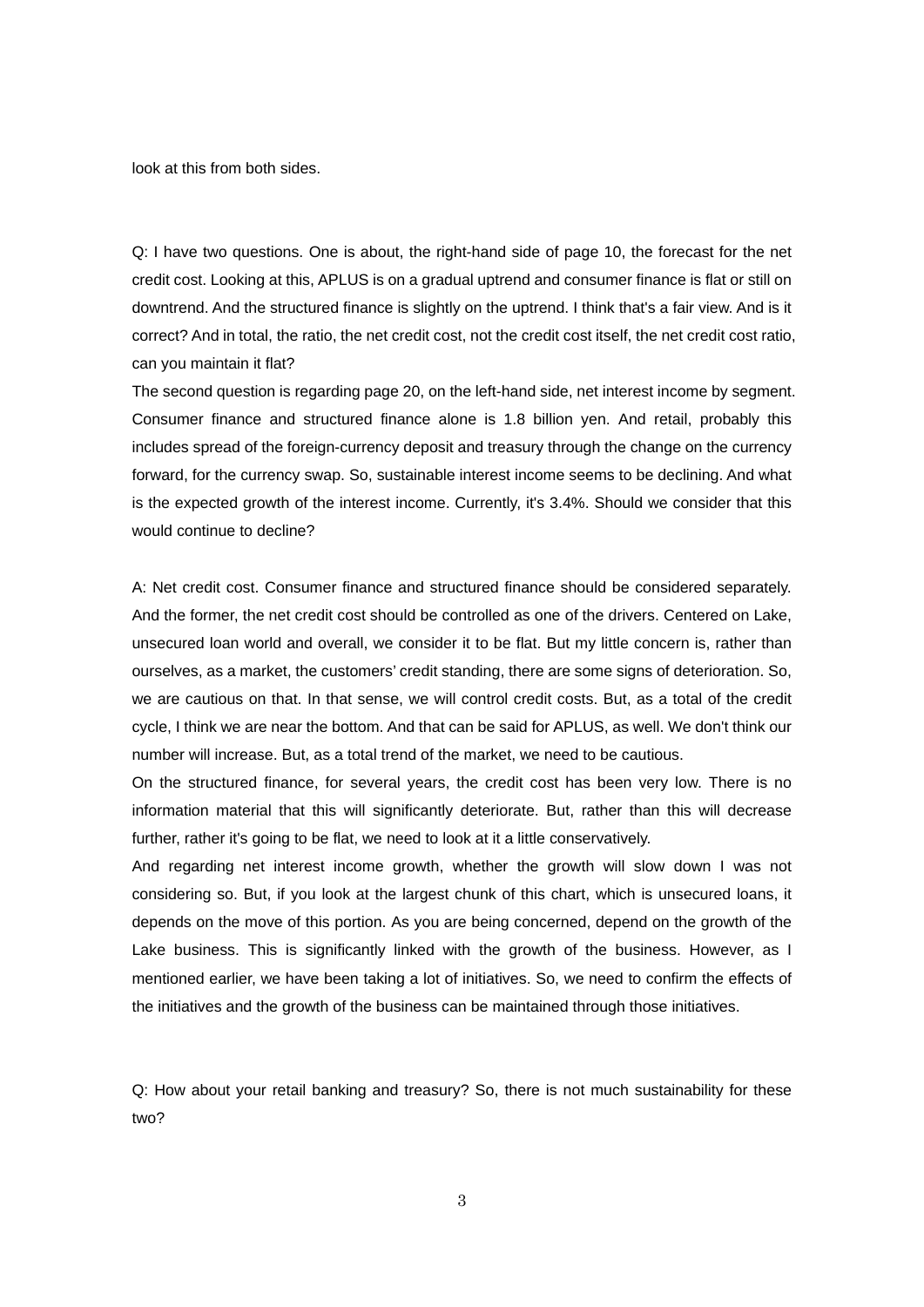A: Well, in retail banking, no sustainable initiatives are included in here. Treasury, rather than growth, it depends on the market. And so, there are ups and downs. So, as you said, it could increase or decrease.

Q: Two questions. First of all, on Lake ALSA, against the original plan, you are behind, and you analyzed the factors behind. And, as a result of the analysis, what do you think about the measures that have been introduced? Do you think the measures or initiatives were inappropriate? Or do you think that the market view was rather optimistic and there had been more negative factors in comparison to the market view?

Secondly credit costs in general. On page 10, on the left-hand side, project finance, review of the overseas project finance had led to review of parameter. This is a one-off event and this will no longer impose impact. And on the right-hand side, former-Lake portfolio recovery, this had happened in the past a few times. But will this be the last round of credit recovery from former-Lake portfolio?

And lastly, in the case of Shinsei, APLUS condominiums for investment, it is my understanding that they are used apartments or small ticket items or on land lease basis. It's not the kind of the market issues that are making the headlines. So, in the first half, you didn't provide for special reserve. But, do you think that it will be unnecessary to provide for a special reserve for this asset?

A: On your question, with regards to page 10 and the point related to structured finance, recovery of credit cost, reversal of reserves. Yes, this is a one-off event. It's not that this will be recurring term after term. And, Lake-related point. Sorry, I didn't really get your concern.

Q: Former-Lake portfolio, is this the last time of reversal or do you think there is still some buffer and there is still room for more recovery in the future?

A: Well, it's difficult to answer because provisioning is being done at an appropriate level. So, I can't say that we've provisioned more than we should have. So, there would be reversal term after term. But if you compare our reserve ratio against our peers, I think that we have quite sufficient headroom. That is the position in terms of reserve. And that's all I can say.

APLUS, condominiums for investment purposes. As you have indicated, our group company, APLUS is engaged in condominiums for investments and this is unit sales of secondary condominiums in the order of dozens of millions of yen. We do not consider that this business will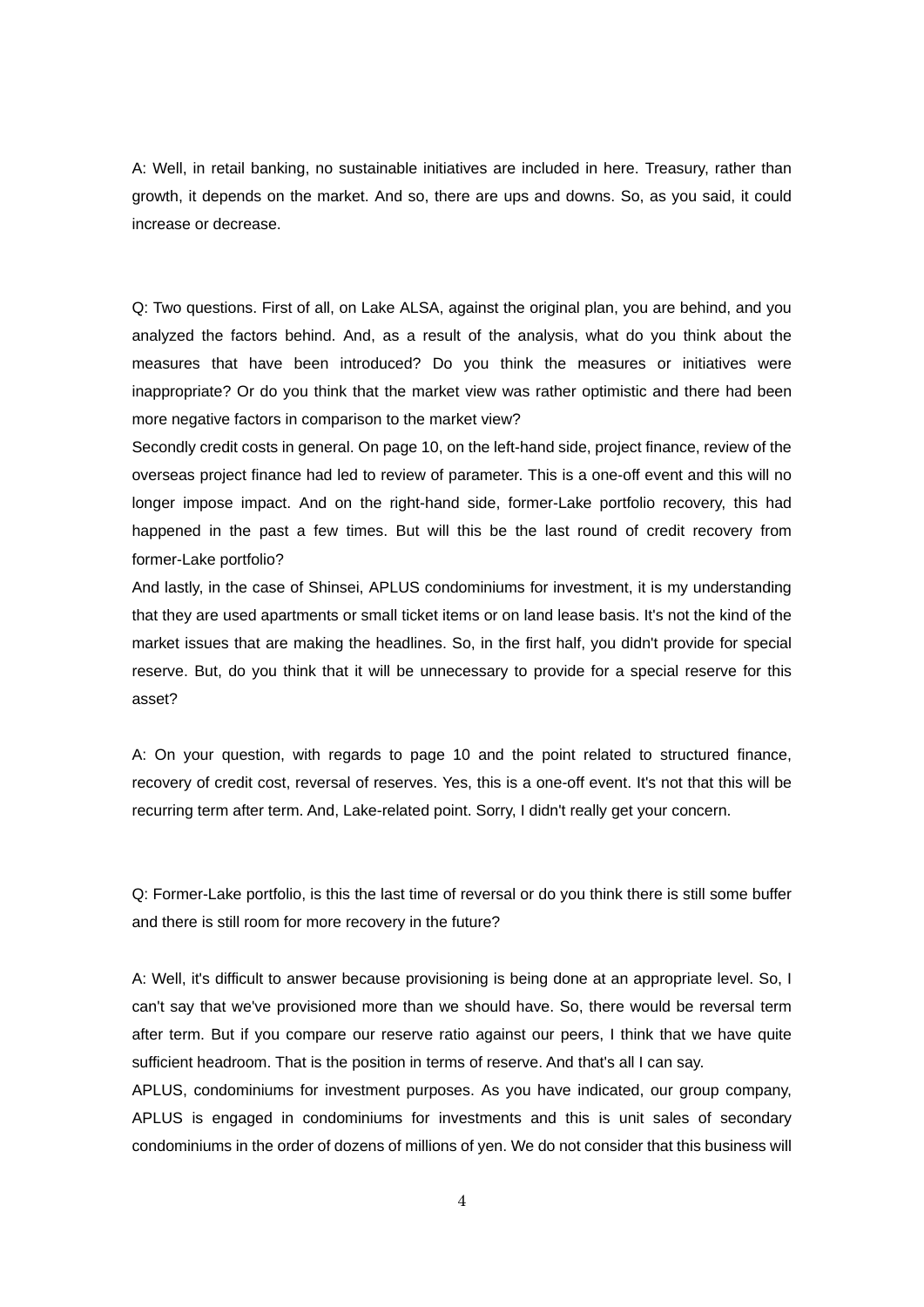cause any short-term issues. Also, these apartment type loans or Suruga's issue, even before they became problems, we began to feel that there is rather over-heatedness in the market. The risk policy had been made stringent, even before those problems emerged. And we have no intention to aggressively try to grow this business. In the market-wise, real estate-related market apartment loans from the general public's perspective, due to those criticisms, the number of loan lenders is declining. In terms of the real estate market pricing situation, I think there is high likelihood that the market will become rather bearish. It's not that we are taking direct access to such markets. But, for example, there are institutional investors and have certain condominiums for lease in their large portfolio and the exit may involve individual retail investors. So, there could be indirect impact to the market from such channels. To a certain extent, we are trying to be vigilant. But, as I said, it's not that there is a probability of certain problems giving rise in our own portfolio.

Regarding Lake ALSA market factors, the initiatives and market factors, first, how do we see the market, especially the slowdown of bankcard loans, that is true. And, because of that, the total market growth is declining. But, under the moneylending industry, the business is having the tailwind. I think that's your overall market condition.

But, anyway, in the medium to long run, gradually the growth will slow down, which I have been mentioning. The recent Lake ALSA incident is rather than the market slowdown, the brand transition; it was a direct impact of that transition. We have explained the causes so, I'm not going to repeat the details. Rather than the initiatives failed, rather there was some unavoidable situation because we changed the brand and we renewed the website as well. How do we appropriately guide or navigate customers to that? It's impossible to do this instantly. At the entrance, it's sort of unavoidable. But, as I said, I hope that we should put this on the growth track a little faster. And we have taken initiatives and we have started to see effects but, again, our challenge is how to accelerate those initiatives or effects.

Q: I have one question. For several years, your domestic offices were closed. But, at this moment, what is the effect? In terms of cost and business, are there any negative factors or negative impacts? Could you please tell us effects based on the closures, any similar initiatives, for example, drastic change of the branch models? Could you please tell us if you have such implication through these recent closures?

A: Well, I would like to answer your question by separate cases. The initiatives taken were those that we expected the clear effects. And those were the higher priorities. In that sense, we have seen expected effects. In terms of downside, honestly speaking, I have not seen major downside.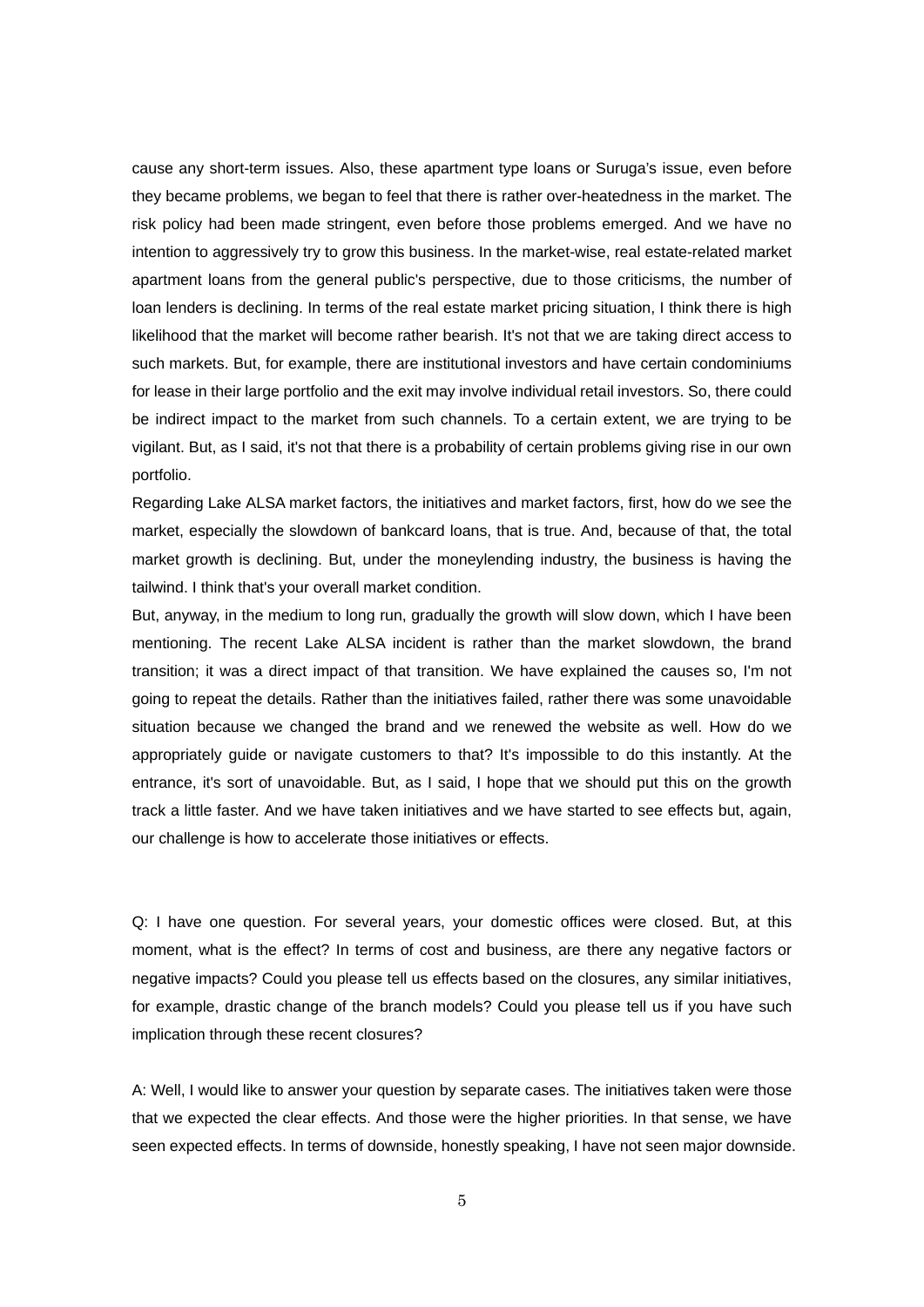## So, those initiatives were successful.

Going forward, retail and Lake business, the unmanned branches of Lake business, and the offices of the entire group or our call centers. Roughly, we need to divide this issue into those three categories. In terms of our offices, our asset management offices, the most profitable customers are customers who come to face-to-face. And considering the Japanese situation, the business model with no face-to-face channel or branches, it is very doubtful whether such model will be successful.

But such business model has cost issue. How should we leverage the face-to-face channels or branches? Other banks are also doing this, for example, so-called omni-channel. How organically should we coordinate as omni-channels? To improve the UX of the aged customers, I think, will lead to the differentiation. It's not just to decrease the channel. But, as the major trend, physical branches, the proportion of the physical branches will decrease. The face-to-face channels are not necessarily physical branches. We have virtual channels or facilities using those tools such as video. And the Lake's unmanned branches, we have closed, we have done the scrap and build and looking at the market condition. So, we will open the branch where we can expect effects. And if we were not successful, we will close them. We will just continuously scrap and build. The proportion of the physical branches will decrease in the future. I think that is a trend.

And lastly, our offices or call centers. They have room for productivity improvement. Each box or office is large and we also need to consider the expiry of these agreements for planning. Though, in the short run, no drastic initiatives are considered. But it is a big theme for our group. And, we believe that there is a large room for improvement in this area.

Q: About the midterm business plan. Where are you at the moment? What kinds of discussions are currently underway? And how do you position the plan, harvesting from the current midterm plan? Is that the positioning of the next midterm plan? Or do you think that it will be a timing to show new direction? If you could, please put the upcoming midterm plan in context.

Secondly, on nonorganic opportunity, you mentioned in your presentation that you're constantly looking for opportunities. But, under the existing priority, what are the areas, in Japan and outside of Japan, in terms of nonorganic growth?

A: The midterm plan is currently being deliberated and there's nothing specific that I can share with you at this point in time yet. But, thinking about the current surrounding business environment in the financial sector, we don't think that we can afford to be relaxed in the next three years just by sitting on the harvest from the current plan. So, there will be several new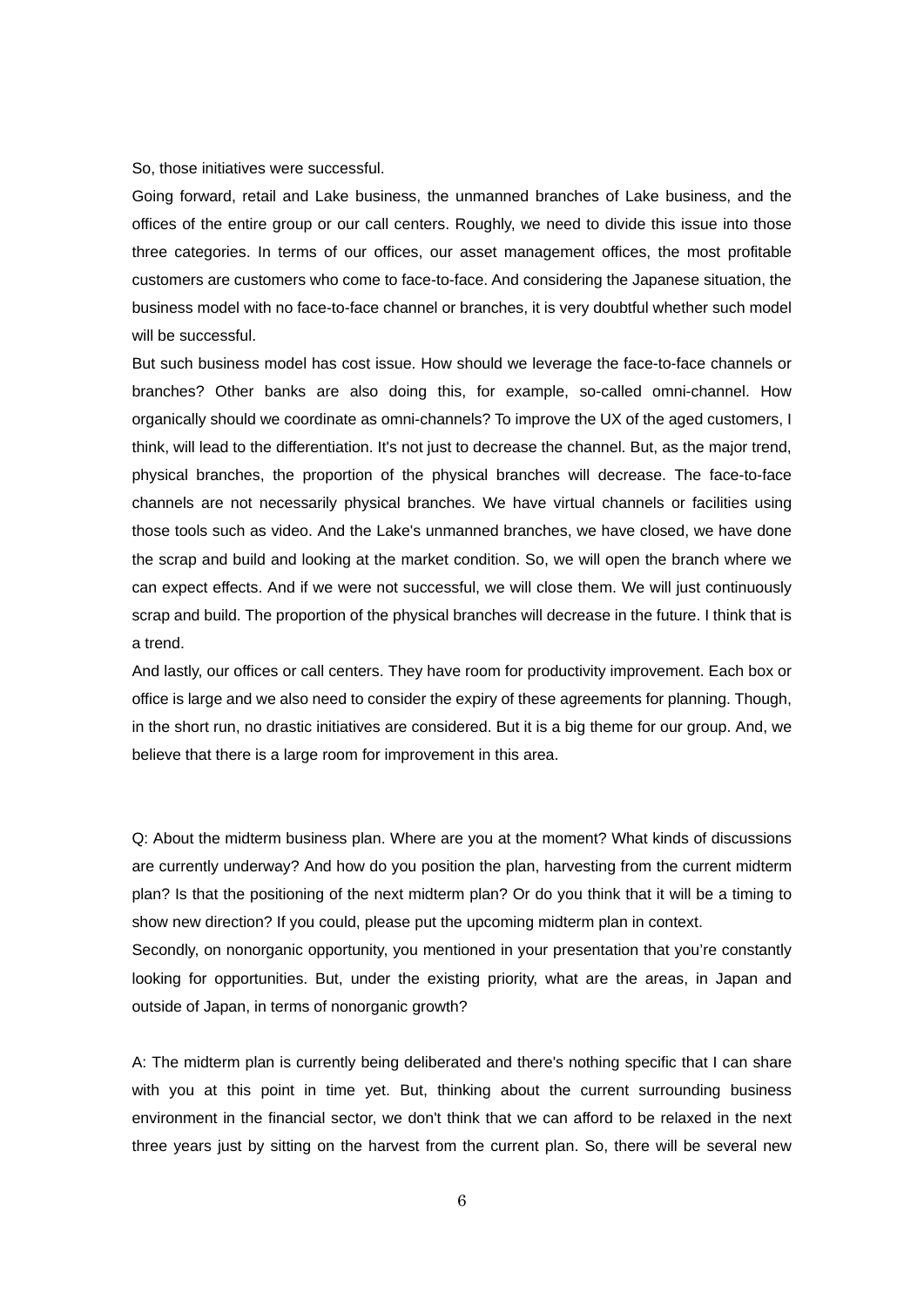factors to be embedded into the upcoming plan.

I touched upon the alliance with platformer which will be one factor, or creating our own accommodating ecosystem would surely be part of it. The core product and service will not fundamentally change. But, the means in which we will be offering those products and services may change quite drastically. In response to such change, the profile of the business may change. Sorry, but please wait for a few more weeks or months until we make an announcement. Now, nonorganic opportunities, there are a few that we are focusing on. Banking business is not really the core of our focus. So, naturally, our focus will be non-bank area. Japan versus outside of Japan. The way business is done is different. We don't think that pure Japanese business model of unsecured loans can be transplanted as they are overseas, and they would have to be adjusted market-by-market. But I think the credit offering to individuals would be the biggest area of focus. And then, the next one will be small loans to corporate's, like lease in way of products. So, we're looking at both the domestic as well as overseas market.

Q: Regarding the unsecured market and my second question is regarding ROE. As there were questions, on page 26 there is a total growth of the unsecured loan market. In total, the growth is less than 2% for the bankcard loan. There is a sense of slowing down. The bankcard loans are slowing down, and the moneylenders are facing a follow wind that was commented. But, looking at the total situation, this bold dark blue line appears that your total market is shrinking. But the president mentioned that the credit is deteriorating slightly and so we need to be a little cautious. Why is it happening? The total market is shrinking. However, the credit standing is deteriorating if that is happening. Why is that? Could you please explain it?

And ALSA, under such circumstances, the moneylenders' growth is about 4% to 5% and ALSA will recover if the growth will be recovered to this level, then the credit costs will be between 4% and 5%. I think that is what it means by the flat. Is my understanding correct?

And, my second question, the ROE, first you are targeting to increase from 6% to 8%. But, through the collaboration with the other sectors, and offer services on such platforms, then the unsecured loan business will decrease. However, the non-much profitable fee business will increase. So, this ROE 6% to 8% is 25 points increase. It's a very aggressive target. How are you going to achieve the 8%? I'm sorry for a little vague question but that is my second question.

A: First, unsecured loans. As you pointed out, there is an issue of the market size and credit of the customers. Rather than confirming the numbers, this is a lot of discussion of impression. I think these two are linked. And the size of the market, the growth is slowing down. But rather than this is the problem or the issue of size of the market, this is the issue of the business stance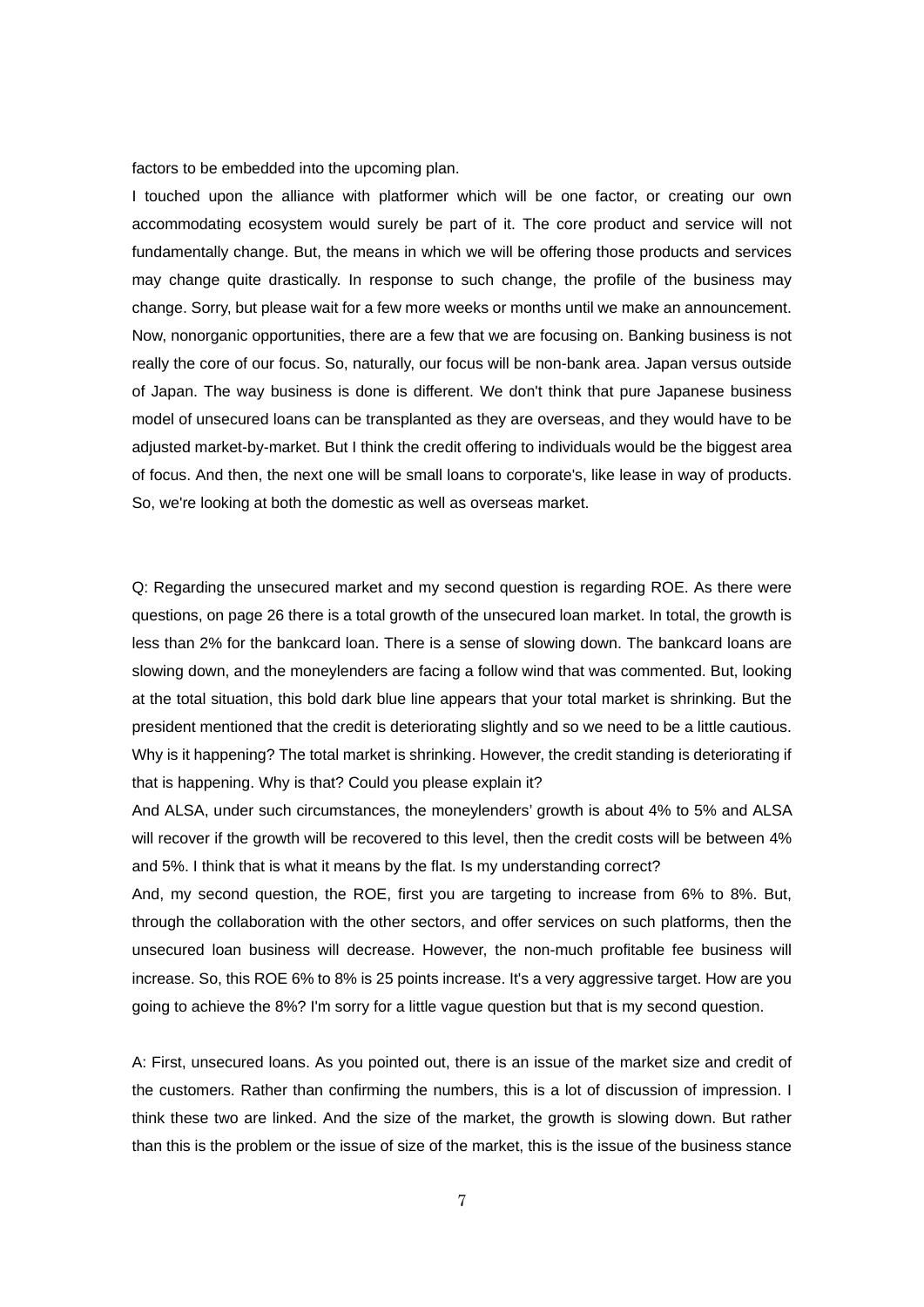of the service providers. Bankcard loans have become a social problem and policies were declared by banks and such initiatives are being implemented. And, the move is becoming a little less aggressive. It's not the problem of the demand. I think more of the problem of the supply-side. In the medium-term perspective, we think that this will slow down. But, for the short term, this is triggered by these responses to problems as a reaction. So, such short-term factors are the majority, I think. I do not call this credit crunch. But the people who were able to borrow are not able to borrow any longer. So, that led to the impression that the credit standing is deteriorating. If the demand and supply match naturally, then we believe that we can remove the concerns that were mentioned earlier. And Lake ALSA, as you pointed out, the average of the moneylending business growth should be able to achieve such average growth. And we are working in order to achieve it, and we are in the middle of catching up.

Regarding capital costs of 6% to 8%, this is similar discussion to the BOJ's inflation target like the target must be 2%. But we see the current ROE number is too low. Based on such understanding or recognition, we need to increase it and for the time being, we should target or aim at 8%. We are not developing plans starting from this 8%. That is not the case. But I'd like to comment on the points raised. Participating in a large platform, as explained, the relative value added can be smaller than the value provided by existing businesses. On the other hand, the individual initiative with DoCoMo, the detailed business model has not been explained yet and we cannot explain it at this moment. But, for individual customers, not just the credit standing at the entrance but of course, this requires the credit control. A lot of services to customers and collection at the end, everything will be required. Players having such skillsets are not so many in Japan. In a sense, this is a little conceptual observation. Whoever the partner will be, we believe that we can achieve this effect and we are considering to create ecosystem for the foreign national workers. This is one of the two comments I would like to make. And another thing is our nonorganic initiatives. Our capital ratio, compared to megabanks who are operating in overseas business is already comparable. We need to use this capital more. Accordingly, we are mentioning the nonorganic initiatives. So, we would like to make efforts to achieve, as close to 8% as much as possible. It's not something that we are doing this for totally unachievable.